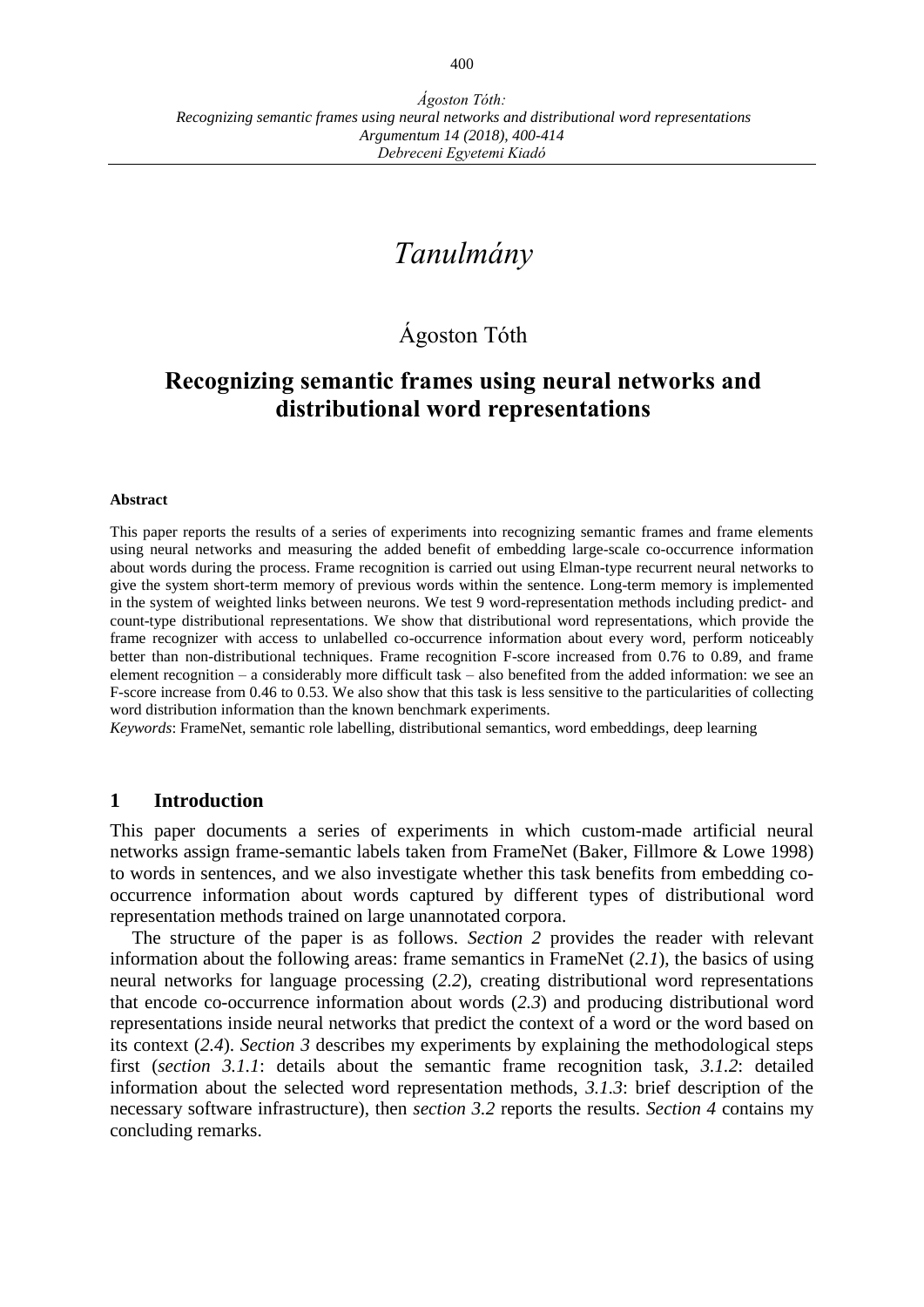#### **2 The background**

#### *2.1 Frame semantics in FrameNet*

FrameNet (FN; Baker, Fillmore & Lowe 1998) is a large-scale semantic database that relies on the notion of semantic frame, which is like a script that characterizes the type of the situation or event (by categorizing it into a frame) and identifies the participants and "props" of the semantic frame (these are the frame elements, FEs). Through investigating corpus evidence, the editors locate lexical units that instantiate a frame and look for visible semantic arguments. Only those phrases are annotated that are related to the target word, but a single sentence may contain multiple frames, which results in multiple layers of annotation.

We get the following pieces of information from the frame specification for the *Leadership* frame, for example<sup>1</sup>:

- Definition: "These are words referring to control by a Leader over a particular entity or group (the Governed) or an Activity. The frame contains both nouns referring to a title or position (e.g. director, king, president), and verbs describing the action of leadership (e.g. rule, reign)…".
- Example sentences with FEs highlighted.
- Core frame elements with definitions and/or examples: *Activity*, *Governed*, *Leader*, *Role*.
- Non-core frame elements: *Degree*, *Descriptor*, *Duration*, *Place*, *Time*, etc. (with definitions and/or examples).
- Relations between frames.

 $\overline{a}$ 

 Lexical units that evoke this frame, with part of speech information: *administration.n, authority.n, baron.n, bishop.n, boss.n, captain.n, CEO.n, chair.v, chairman.n, chairperson.n, charge.n, chief executive officer.n, chief.n, command.n, command.v, commander.n, dictator.n, rule.n, rule.v,* etc.

Notice that words that do not take syntactic arguments may also quality as frame-evoking lexical units.

The experiments discussed in this paper are based on FrameNet version 1.7. I have only used the "FrameNet continuous text annotation" part of the FrameNet database, which contains short documents with FN frame and frame element labels added to words.

#### *2.2 Neural networks for language processing*

At the heart of this frame recognition apparatus lies a connectionist machine learning device that uses Elman-type *recurrent neural networks* (Elman 1990) for solving the semantic task. The learning phase is *supervised* via the use of FrameNet frame and frame element annotations.

Neural networks are widely used in many areas of life (e.g. face recognition, medical diagnostics and diagnosis, stock price prediction, machine translation). They tolerate noise well and they are known to make useful generalizations using large datasets to make predictions for never-seen input patterns (due to noise or novel information – both of these factors are present in human communication). Artificial Neural Network models simulate the parallel processing nature of the human brain. The adaptive power of this highly interconnected structure lies in the system of weighted connections between neurons and also in the training process: during training, a learning algorithm is used that gradually changes the

<sup>1</sup> taken from the FrameNet database (https://framenet.icsi.berkeley.edu/) on January 10, 2016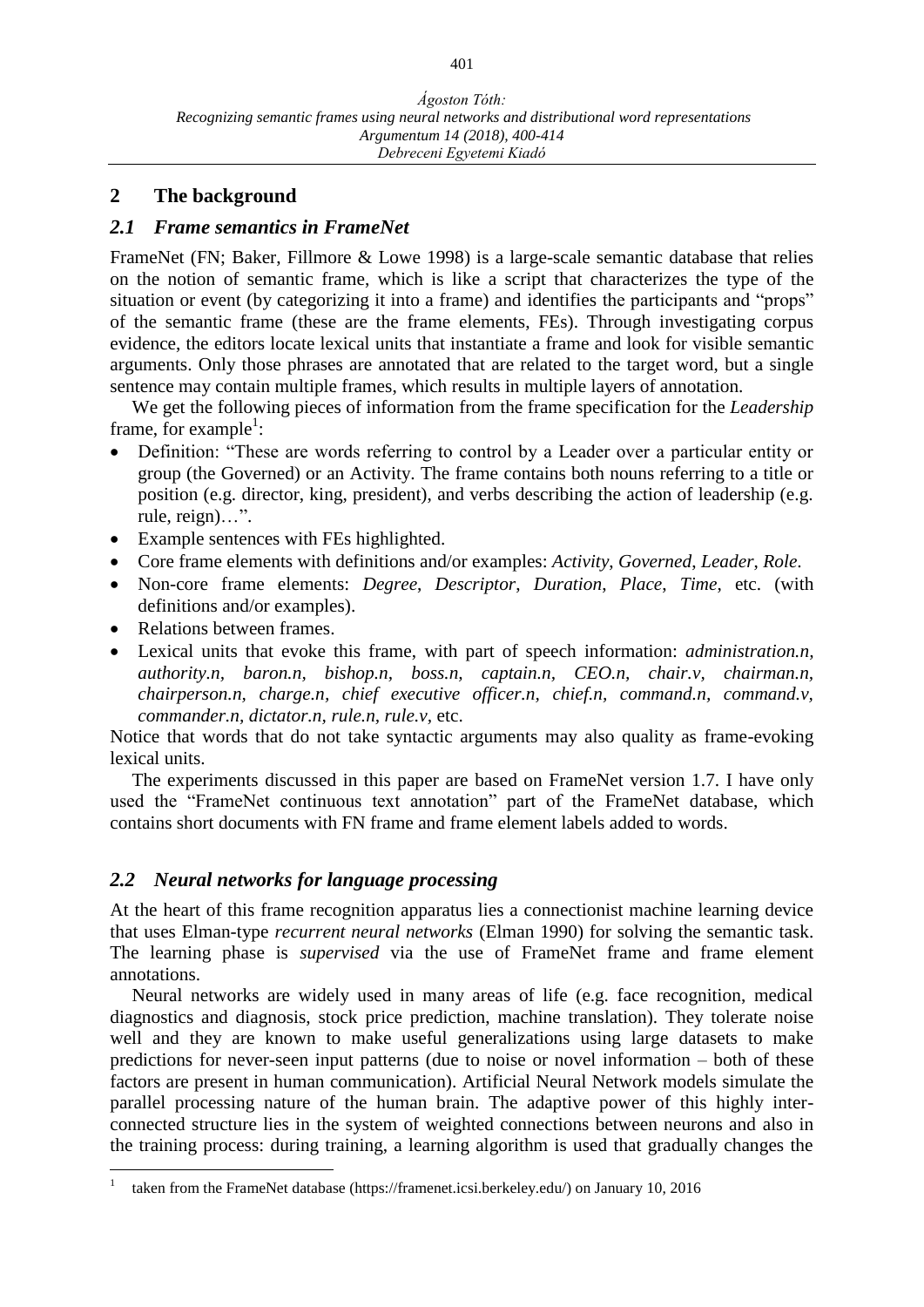connection weights until the desired output is reached closely enough, for every training example. The desired output, in our case, will be the expected activation pattern of output neurons to indicate frame and frame element status as discussed in section 3.1.1.

The neural networks used in my experiments are Elman-type simple recurrent networks (Elman 1990). Here, they contain as many input neurons as needed for representing a single word on the input, a 25-unit hidden layer<sup>2</sup> and 7–13 neurons in the output layer for the frame and frame element prediction information. The networks also feature a small, 25-unit context layer that interacts with the hidden layer. The *hidden layer - context layer* Elman loop gives the network short-term memory<sup>3</sup>: output is produced based on the current input word as well as all the words that precede the current input in the sentence. As regards the output, one neuron is responsible for labelling the current input as a frame-evoking lexical unit and additional neurons react to the FE status of the word (one output neuron per frame element type).



*Figure 1: Neural network design. From bottom to top: input group (representation of current input word), context and hidden groups (25 unit transformation + 25 unit temporal memory), output group (frame and frame element information).*

Representing words in the input layer of a neural network has always been a challenge. Some early systems worked with fixed-length words only, which was, of course, a major limitation. Consider McClelland and Rumelhart (1981) and Bullinaria (1995) as examples: the former system worked with four-letters words exclusively, while the latter was restricted to taking monosyllabic words of one onset consonant cluster, one vowel cluster and one offset consonant cluster. The traditional one-hot representation is similarly straightforward, but limited in use: a single neuron, which stands for a word (lemma or word form), is activated, the rest of the input layer remains inactive. In this paper, I have compared 9 different techniques for representing words on the input of the neural network (see section 3.1.2), including those that supply the network with information about the distributional properties of the current word.

 $\overline{2}$ <sup>2</sup> A *layer* is a group of neurons that have a similar function in the network.

<sup>3</sup> Whereas *long-term* memory is implemented in the system of weighted links between neurons.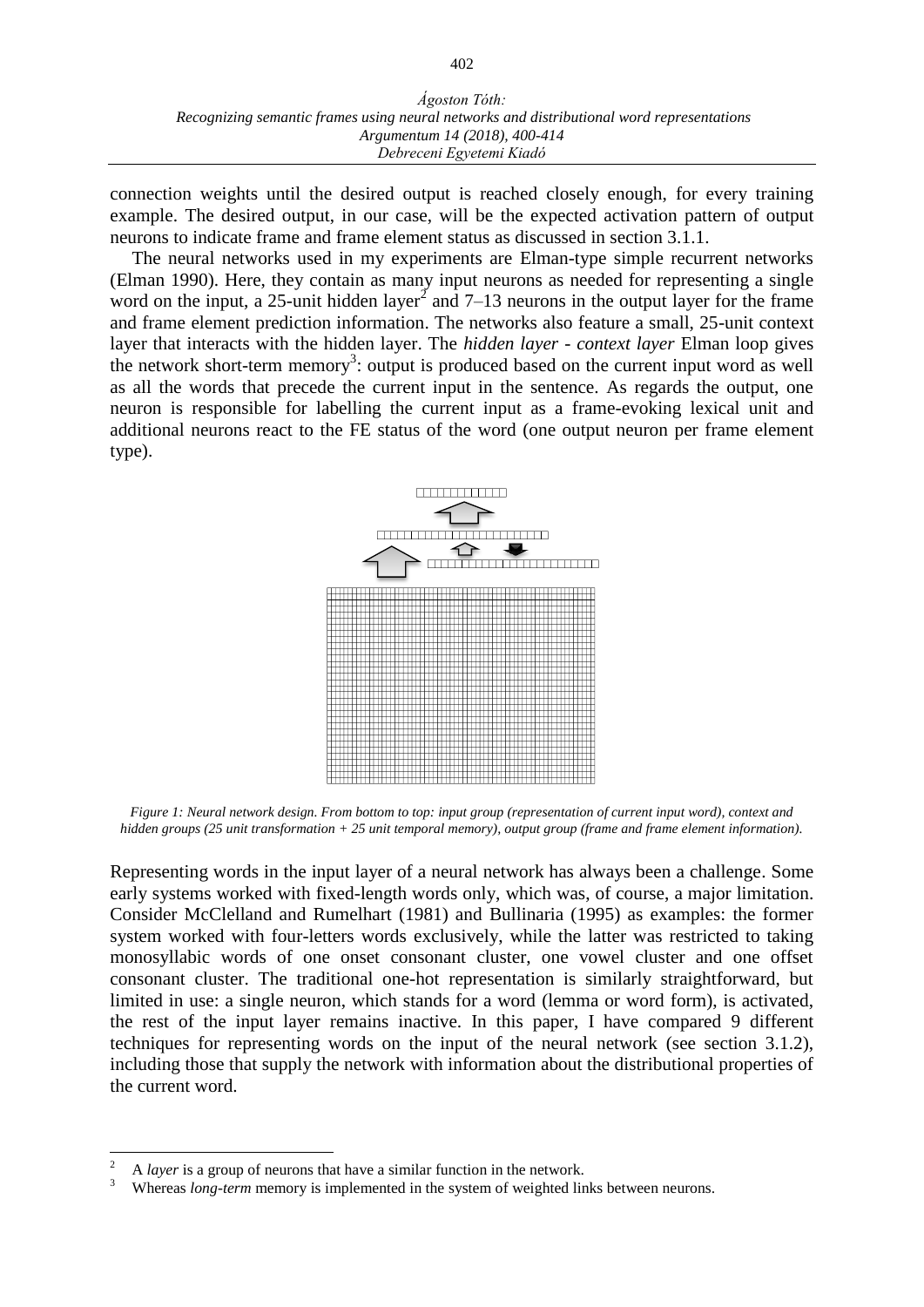#### *2.3 Capturing the distributional properties of words through counting selected words in its context*

Many of the word representations I test employ *distributional feature vectors* computed from a large corpus in a distinct early step of processing in the following way. Each *target word* (every word that appears in the frame-semantic task) is represented in a multi-dimensional space using a vector. Each component of this vector signals or counts the number of cooccurrences of the given target word with one of the context words we use for characterizing target items. For example, if the word *drink* is a target word and the word *tea* is among the context words that we keep track of, and *tea* occurs 23 times in the close vicinity (in the *context window*) of *drink*, then the vector component corresponding to the word *tea* (in the feature vector describing the word *drink*) will be set to 23.

 $v_{\text{drink}} = \langle \text{freq}_1, \text{freq}_2, \dots, 23, \dots, \text{freq}_t \rangle$  where t=total number of context words

Large corpora are necessary for building useful distributional feature vectors (cf. Bullinaria & Levy 2007). "Raw", unprocessed corpora are suitable for the task, but annotation can also be taken into account (e.g. part of speech categories). Optionally, the components of the vector can be weighted so that unusual or "surprising" co-occurrence events become more salient. Logarithmic weighting of the components is fast and useful because it will prevent very frequent context words from supressing the effect of less frequent context words. Another way of weighting the vector components is replacing positive Pointwise Mutual Information (pPMI) scores for the original frequency values. This process emphasizes less probable cooccurrence events over more probable ones thereby reflecting the *significance* of a cooccurrence rather than its raw frequency.

With the feature vectors in hand, we can compare the target words. Although the experiments in this paper do not directly compare distributional feature vectors, vector comparison (via measuring vector distance or calculating their cosine) is a great tool for exploiting distributional data and it makes semantic, morphological and other relations between words observable. Unfortunately, all these relations appear in the same space with no obvious way to tell them apart. To exemplify the resulting situation, table 1 shows the 19 distributionally most similar words to the Hungarian word *kis* ('little', 'tiny').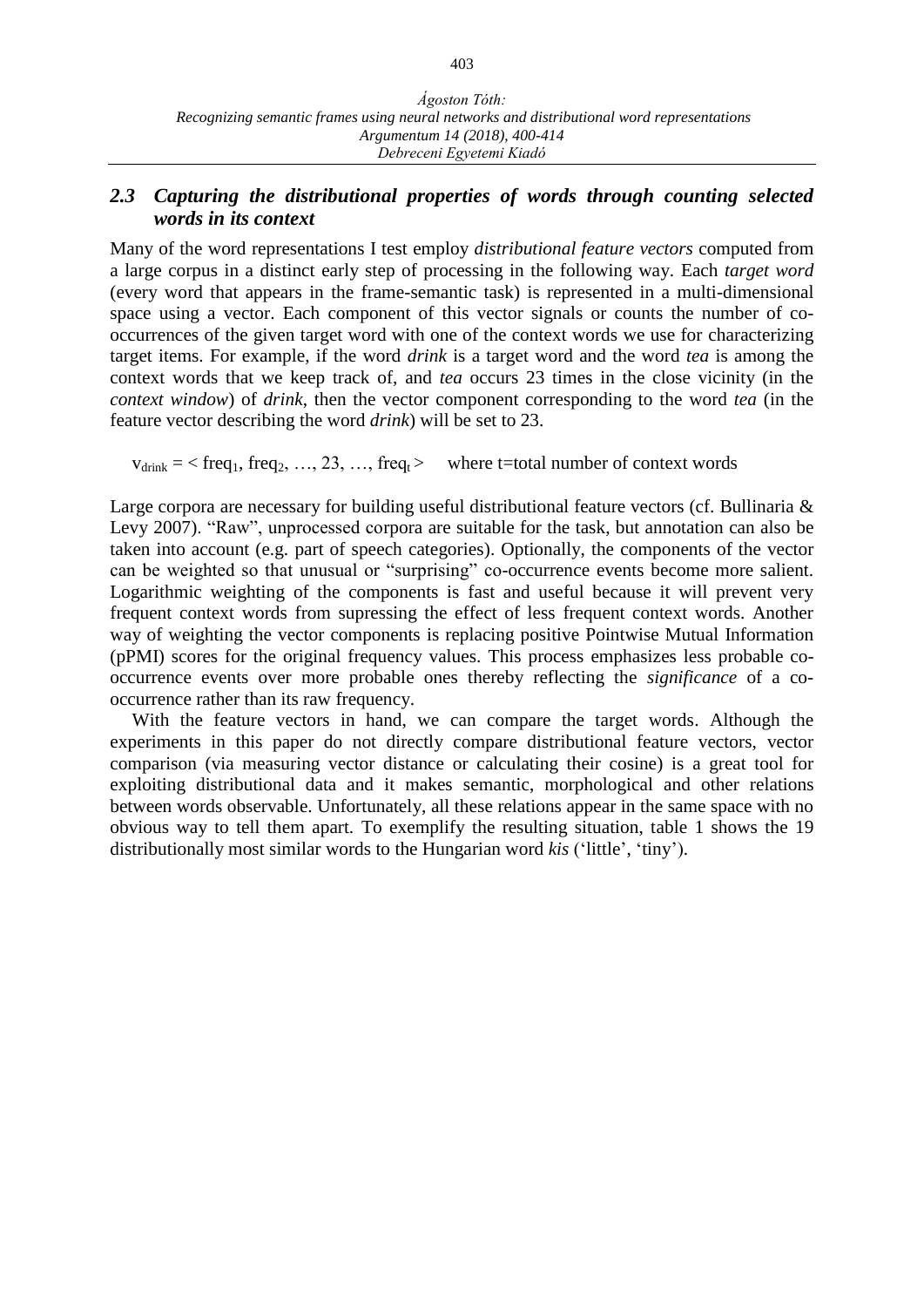*Ágoston Tóth: Recognizing semantic frames using neural networks and distributional word representations Argumentum 14 (2018), 400-414 Debreceni Egyetemi Kiadó*

| Rank         | Similar    | <b>Typical English</b>    | Similarity |
|--------------|------------|---------------------------|------------|
|              | word       | equivalents               | score      |
| $\mathbf{1}$ | nagy       | big, large                | 0.413      |
| 2            | kisebb     | smaller                   | 0.376      |
| 3            | nagyobb    | bigger, larger            | 0.347      |
| 4            | hatalmas   | huge, enormous, vast      | 0.32       |
| 5            | apró       | tiny, minuscule           | 0.3        |
| 6            | sok        | many, much                | 0.296      |
| 7            | egy        | a, an, one                | 0.291      |
| 8            | a          | the                       | 0.282      |
| 9            | kicsi      | tiny, small, little       | 0.265      |
| 10           | olyan      | such, so                  | 0.264      |
| 11           | legnagyobb | biggest, largest          | 0.258      |
| 12           | szép       | nice, pretty, beautiful   | 0.257      |
| 13           | ilyen      | such $a(n)$ , so          | 0.253      |
| 14           | másik      | other                     | 0.25       |
| 15           | kevés      | little                    | 0.242      |
| 16           | két        | two                       | 0.241      |
| 17           | egész      | all, whole, complete      | 0.237      |
| 18           | óriási     | gigantic, giant, enormous | 0.237      |
| 19           | legtöbb    | most                      | 0.223      |

*Table 1: Words most similar to kis ('little', 'tiny') (from Tóth 2014:40)* 4

The distribution of the adjective *nagy* ('big', 'large') has been found most similar to the distribution of *kis* ('little', 'tiny'). The list includes other antonyms, too (*hatalmas, sok, óriási*). Synonyms are also present (*kicsi, kevés*), as well as the comparative form of *kis* (*kisebb*), which is the second most similar item to the initial target word*.* The superlative form, *legkisebb*, is the  $26<sup>th</sup>$  item on the list (therefore, it is not shown above), but its score is still relatively high. It is a general observation that words that can be related to the target word through the established lexical semantic relations (synonymy, antonymy, hyponymy/hypernymy) do appear among the results, but we cannot easily distinguish among these relations using feature vector comparisons only.<sup>5</sup>

Distributional representations have been shown to have psycholinguistic relevance, too. Among others, Pado & Lapata (2007) use distributional feature vectors to characterize prime and target words featured in Hodgson's (1991) dataset (143 prime-target pairs), then they compare the vectors in each pair. The idea is that those word pairs that exhibit priming behaviour in Hodgson (1991) should appear more distributionally similar than the average of generated pairs containing unrelated prime – target word pairs. Pado and Lapata show that

 $\overline{a}$ 

<sup>4</sup> Similarity values and the similarity rank are sensitive to parameters such as context vocabulary size, context window size, vector component weighting and comparison method.

<sup>5</sup> One of the few attempts at doing so is Scheible, Schulte im Walde and Springorum (2013); they try to distinguish between synonymy and antonymy using distributional data only.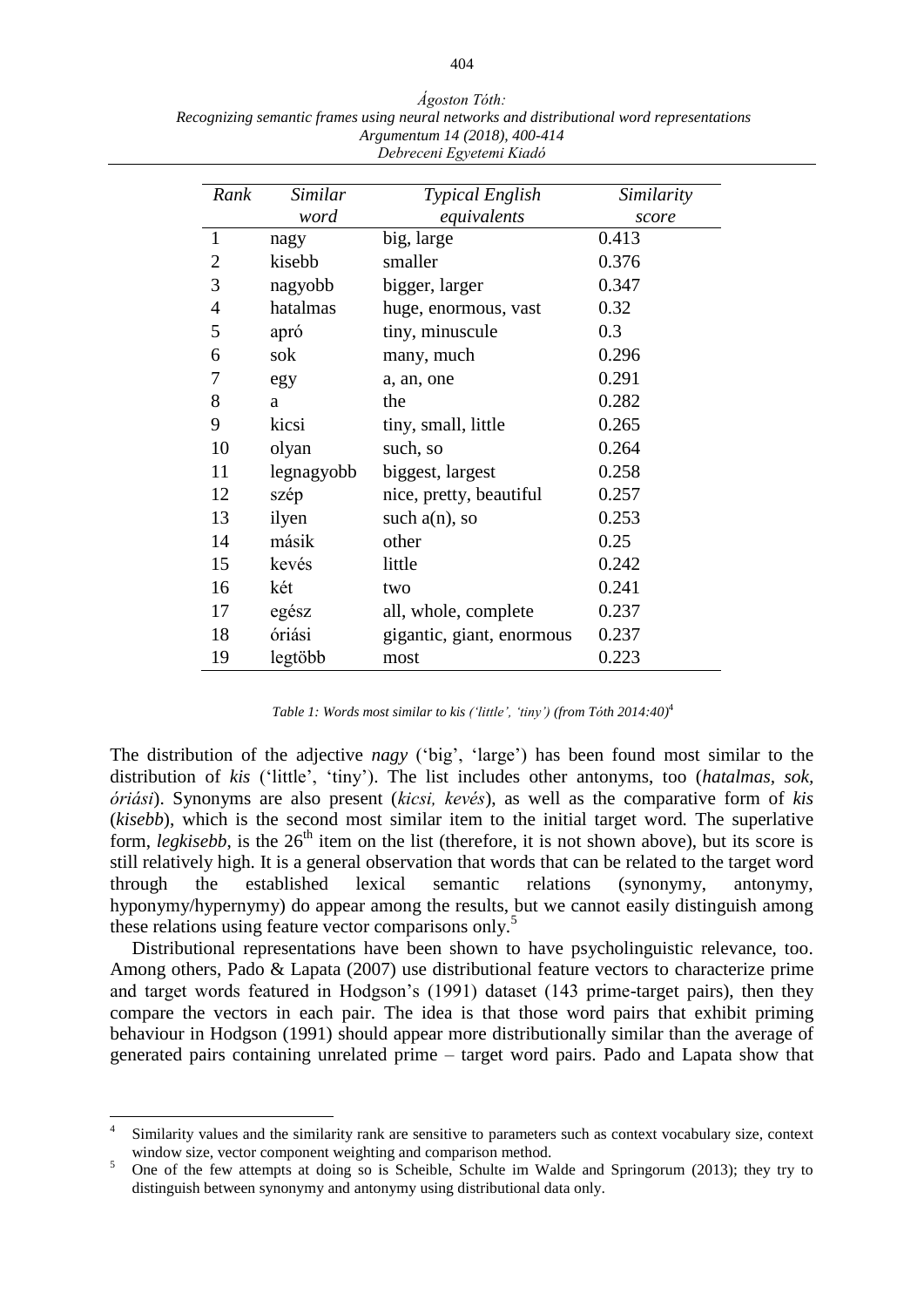related primes are significantly more similar to their targets than unrelated primes are in all six subclasses of the dataset.

See Tóth (2014) for a more detailed overview of distributional semantics.

### *2.4 Capturing the distributional properties of words through predicting context*

Mikolov et al. (2013a) described an indirect method of gathering distributional information about words in a machine learning environment. Instead of counting co-occurrence information for target and context words, their neural network learns to predict word context using either of the following two approaches:

- a) The network learns to predict the most probable target word from a *n*-word context window. The input contains a simple numerical representation of exactly *n* words, the output should contain the numerical representation of the target word. The authors call this model the continuous bag-of-words (*CBOW*) model.
- b) The network learns to predict the *n*-word context on its output when it receives a numerical representation of a single know word on its input; this is called the *Skipgram* model.

The network topology is simple: the input layer contains the units that encode the context words (for CBOW) or the target word (Skip-gram); activation information then propagates to the hidden layer of neurons (50–600 units in most experiments) through trainable weighted links; then activation goes to the output layer that encodes the target word (CBOW) or the context words (Skip-gram) through another set of trainable weighted links. The network learns to minimize error, but the actual final accuracy of the prediction task is not a major concern; the point of the whole process is to develop internal word representations ("word embeddings") in the hidden layer of the network during the process. The similarity of these internal representations is considered to result from the similarity of the contextual distribution of target words. Mikolov et al. (2013a) showed that these word representations can be exploited for solving linguistically meaningful tasks, such as getting the past tense of a verb (*walking* - *walked* + *swimming* = *X*, where *X* should be most similar to the representation of *swam*), plural (*dollar – dollars + mouse ~ mice*) or semantic analogy tasks (*Athens* - *Greece* +  $Oslo \sim \textit{Norway}$ . If embeddings are treated as vectors, then the above calculations can be carried out using vector operations and similarity can be calculated as the cosine of the angle between vectors. The authors reported a maximum of 55% accuracy for their 8869 semantic questions and 64% accuracy for 10675 syntactic questions. They used a large, 1-million-word target word vocabulary and a 6-billion-word training corpus.

## *2.5 Related literature*

Non-connectionist works that utilize distributional data in semantic analysis include Pennacchiotti et al. (2008) and Hermann et al. (2014). Pennacchiotti et al. (2008) employ distributional word representations for lexical unit induction, i.e. for extending FrameNet's scope by covering more frame-evoking lexical units. The underlying technique is wordsimilarity measurement through the comparison of distributional features. Hermann et al. (2014) also rely on distributional semantics in their proposal of a two-stage process of framesemantic parsing. In the first stage, frame identification and disambiguation are carried out. In the second stage, frame elements are identified.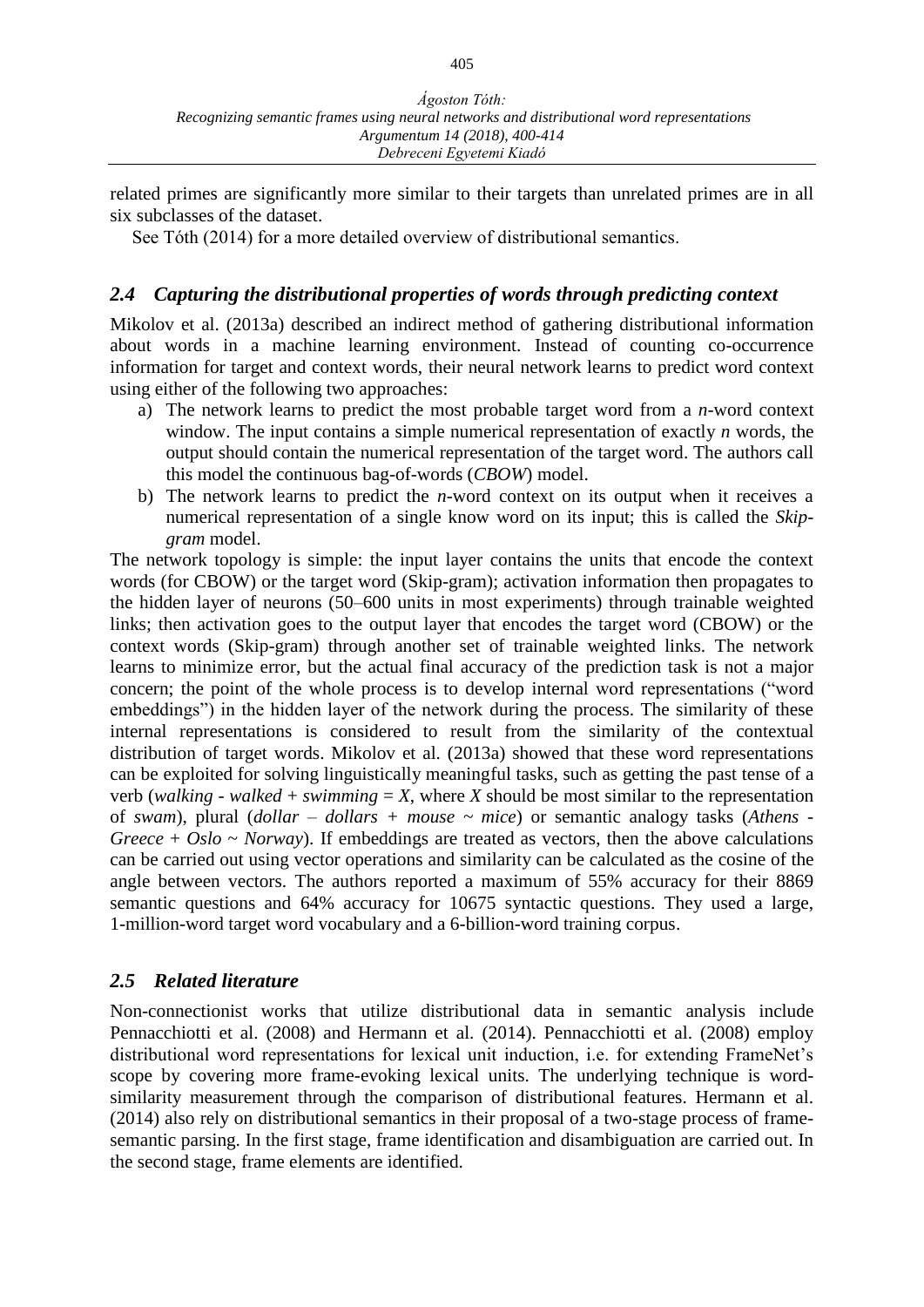As far as word representations are concerned, Baroni, Dinu & Kruszevski (2014) gave a thorough and systematic comparison of several distributional word representation methods. They compared them using a variety of benchmarks, including semantic relatedness tasks, synonym detection, concept categorization, selectional preferences tests and analogy tasks. Before their study, the traditional distributional representations (section 2.3) and the novel context-predicting representations (section 2.4) had not been systematically compared under the same conditions. They were surprised to find that the "buzz" around the contextpredicting models was justified: these models were superior to the counting models across various tests.

## **3 Experiments**

#### *3.1 Methods*

 $\overline{a}$ 

#### *3.1.1 Semantic frame and frame element labelling*

I carried out a series of frame and frame element labelling experiments with the FrameNet frames shown in Table 2.

| FrameID | Frame name       | Frequency | Frame     | Number of |
|---------|------------------|-----------|-----------|-----------|
|         |                  | rank      | instances | FE types  |
| 73      | Leadership       | 5         | 499       | 13        |
| 173     | <b>Buildings</b> |           | 420       | 12        |
| 408     | Manufacturing    | 14        | 277       | 13        |
| 191     | Natural_features | 16        | 269       | 9         |
| 118     | Possession       | 17        | 260       |           |
| 990     | Capability       | 18        | 259       | 8         |
| 304     | People           | 19        | 257       | 8         |
| 34      | Discussion       | 81        | 87        | 12        |
| 1371    | Organization     | 89        | 79        | 8         |
| 141     | Certainty        | 93        | 74        |           |
| 172     | Commerce_sell    | 95        | 73        | 8         |
| 171     | Commerce_buy     | 145       | 50        | 9         |

*Table 2: FrameNet frames and frame elements in the experiments*<sup>6</sup>

To put these values in context: there are 792 different frame types and a total of 28783 frame instances in the FrameNet full-text corpus. The experiments cover about 9% of the frame instances, with a selection of frames that contains some very frequent and some middlefrequency semantic frames.

Some of the frame elements that the system learns to predict are the following (for illustration only):

- Leadership frame: *Leader*, *Role*, *Governed*, etc.
- Buildings frame: *Name*, *Type*, *Possessor*, etc.

<sup>6</sup> as found in FrameNet's full-text corpus, version 1.7 (https://framenet.icsi.berkeley.edu/)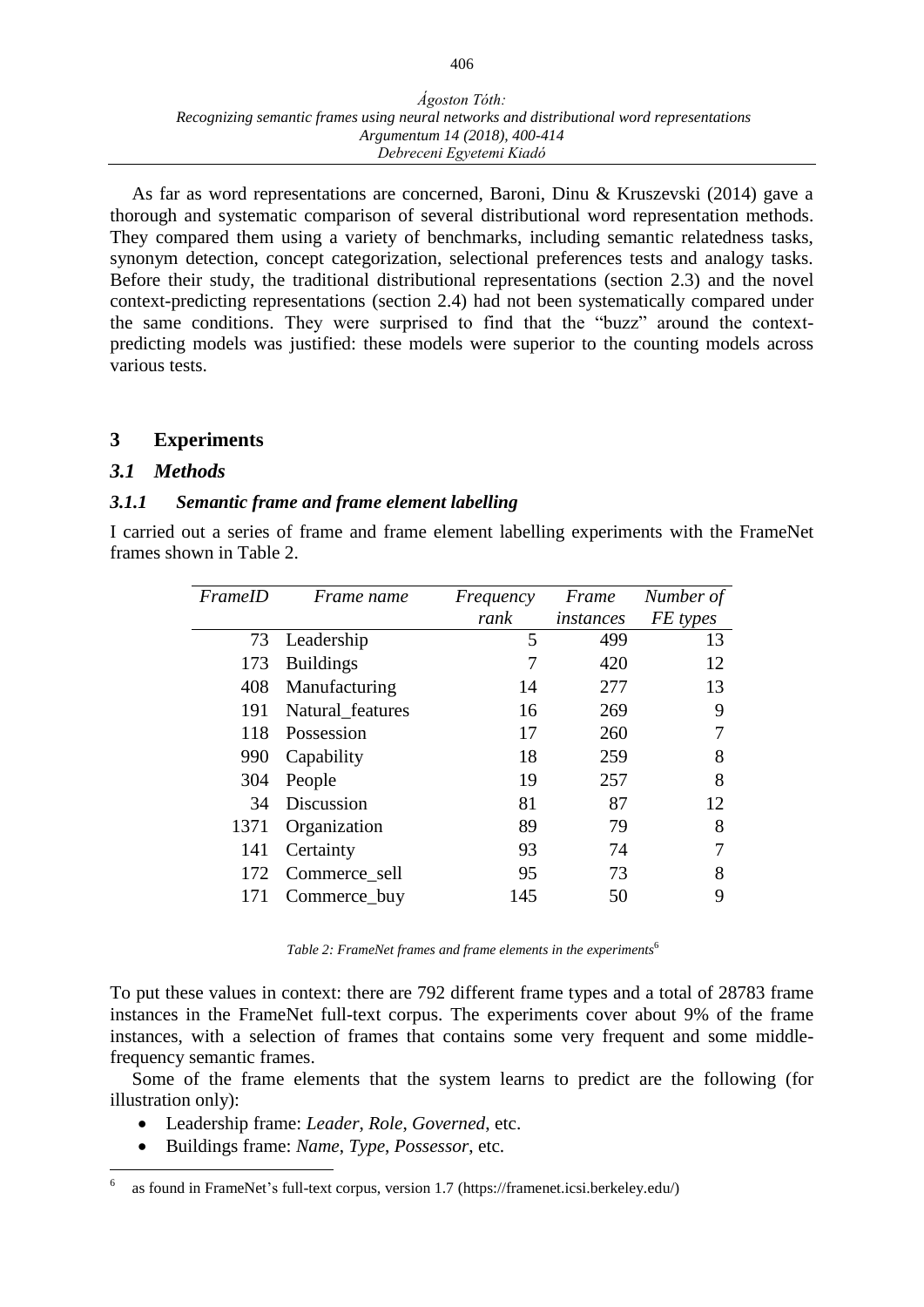- Possession frame: *Owner*, *Possession*, etc.
- People frame: *Origin*, *Ethnicity*, *Age*, etc.
- Commerce\_buy frame: *Goods*, *Buyer*, *Seller*. etc.

One half of the relevant sentences was assigned to the training set, the other half to the testing set. To cross-validate the experiment, the testing and training corpora were swapped and reevaluated, and the results were averaged using arithmetic mean.

Average sentence length was 21 words. Sentences that contained more than 40 words (very rare) or less than 2 words were excluded from processing. Tokenization was not performed, multi-word units were not grouped together – in general, no linguistic processing was applied to the training and testing data. Only the frame and frame element labels were retrieved from the FrameNet corpus and used as training or testing targets.

I trained and tested 12 neural networks. Each neural network was responsible for recognizing a single semantic frame by pinpointing the frame-evoking words (Lexical Units, LUs) and the frame elements in the sentence. LU status was indicated by a single output neuron. Frame elements were recognized by setting a frame-recognition flag (a designated neuron) in the appropriate frame-specific network in addition to activating the output neuron corresponding to the frame element. A positive recognition event (true positive or false positive) was recorded when either the LU unit or the frame master switch  $+$  a FE unit combination reached a designated threshold (50% activation level). When two or more FE output neurons reached the threshold at the same time (for the same input word), the output was treated as a false positive, which decreased the precision. When the frame-recognizing master switch remained inactive, it was interpreted as a valid recognition event (with negative outcome: "no label"), which could be a true negative or a false negative.

To measure and improve the accuracy of the network during *training*, outputs are evaluated constantly using an error measure, which is a function of the expected output and the actual response of the network. Training (i.e. the adjustment of connection weights between neurons) is carried out using the 'backpropagation through time' (SRBPTT) algorithm, which relies on a single backpropagation process at the end of each sentence rather than an individual sweep after each word. In this way, the network considers *all words* of the current sentence during training (for changing the connection weights) to get the best possible output for each word of the sentence. Each network was trained in 1200 passes, with one sentence taken from the training corpus in random order in each pass. The network saw every sentence at least twice; this number depended on the number of available training examples for the given frame (see table 2).

During training, precision and recall were high, with F-scores in the 0.9–1 interval, which means that the training dataset was learnable and the selected network architecture worked well. The high training accuracy also means that the semantic task was not severely affected by lexical ambiguity, probably due to the frame-specific nature of the individual semantic processor networks. The networks were tiny in size (25-unit hidden layers) to make them generalize data and not simply learn the examples one-by-one.

Precision and recall for unseen *testing* sentences were computed to assess the ability of the networks to label new sentences with new patterns and words not seen during frame-labelling training. The results will be shown and discussed in section 3.2.

Feed-forward and recurrent networks with different hidden layer dimensions (10, 50, 100, 300 neurons) have also been tested – with less success. I only report data for the network setup that I have found optimal.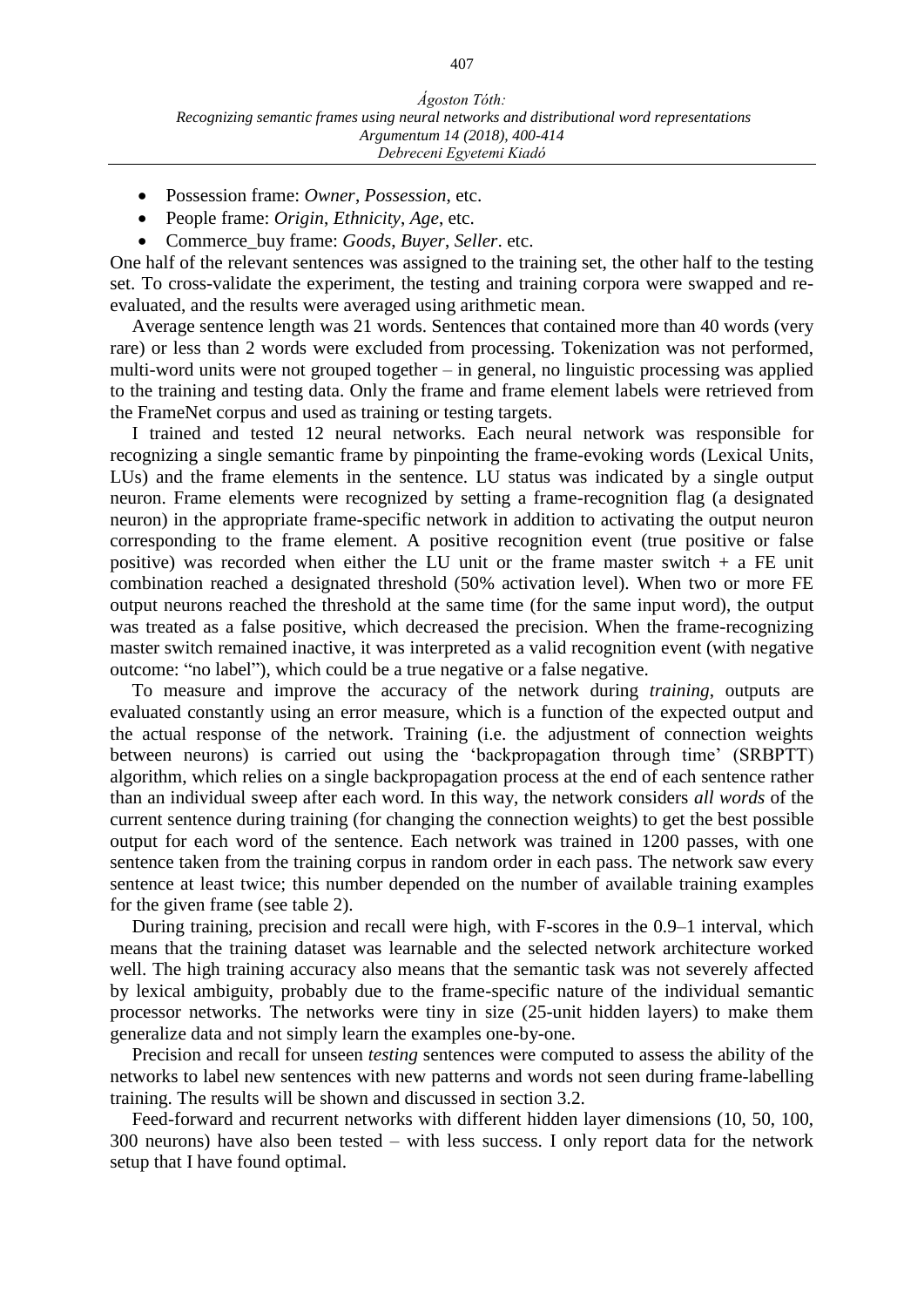#### *3.1.2 Word representation methods*

I created 9 different representations for each word type of the full-text FrameNet corpus (the *target words* of the investigation) in a separate step of the experiment. When the distributional properties of target words had to be computed, a 100-million-word subcorpus of the TC Wikipedia corpus<sup> $\prime$ </sup> was used for getting information about the contexts in which these words typically occurred. I also added the sentences of the FrameNet full-text corpus (with no linguistic annotation in this case) to make sure that we got some contextual information for each target word, even for hapax legomena. The tested representation methods were as follows:

- a. COUNT-LOG: Each word type of the FrameNet full-text corpus was represented by a distributional feature vector. Each representation was a vector with 5000 components (one component per context word) in which each component was normalized to the  $[0,1]$  interval using a logarithmic function<sup>8</sup>.
- b. COUNT-PPMI: Similar to COUNT-LOG, but vector components were weighted using positive Pointwise Mutual Information (pPMI):  $I+(c;t)=max(0,log(P(c|t)/P(c)))$ , where  $c$  is a context word,  $t$  is the target word,  $P(c|t)$  is the conditional probability of  $c$ given *t* and P(c) is the probability of *c*. pPMI emphasizes less probable co-occurrence events over more probable ones thereby reflecting the significance of a co-occurrence rather than its raw frequency. Components were normalized to [0,1].
- c. RND-PPMI: COUNT-PPMI feature vectors shuffled in the following way: two words were picked using a random number generator, their representations were swapped and the process was repeated for several thousand word pairs. These representations were not *distributional* any more, since they did not hold real information about the context of the given word. They remained *distributed* representations, however, since information was distributed over several input units (compare it to the 1HOT representation, which is non-distributed). The RND-PPMI representation gives us a baseline for evaluating the COUNT-PPMI representation.
- d. PRED-SKIPGRAM: Instead of counting co-occurrence information for target and context words, a neural network learned to predict the context of the words (see section 2.4) in a subcorpus of the TC Wikipedia corpus mentioned above. The representations were generated using the word2vec program (Mikolov et al. 2013b). For the Skip-gram representation, the algorithm learned to predict the most probable context having seen a single word (the target word) on the input. After training the Skip-gram network, hidden-layer activations for every target word were extracted from the system and saved as the PRED-SKIPGRAM representation for the given word. Each representation was a vector of 300 real numbers.
- e. PRED-CBOW: It is similar to PRED-SKIPGRAM, but word2vec learns to predict the most probable target word (the expected output) for an *n*-word context window (the input). After the training phase, hidden-layer activations observed for target words are saved as word representations. Size: 300 components per representation.
- f. RND-SKIPGRAM: PRED-SKIPGRAM embeddings shuffled using a random function: they resemble the original vectors but do not encode distributional

 $\overline{a}$ 7 http://nlp.cs.nyu.edu/wikipedia-data

<sup>8</sup> When components were normalized using a *linear* function, the most prominent co-occurrence events got a high activation level (near 1), but most events became difficult to represent (they got an activation of or close to 0). I tested this option, too, but the results were unremarkable.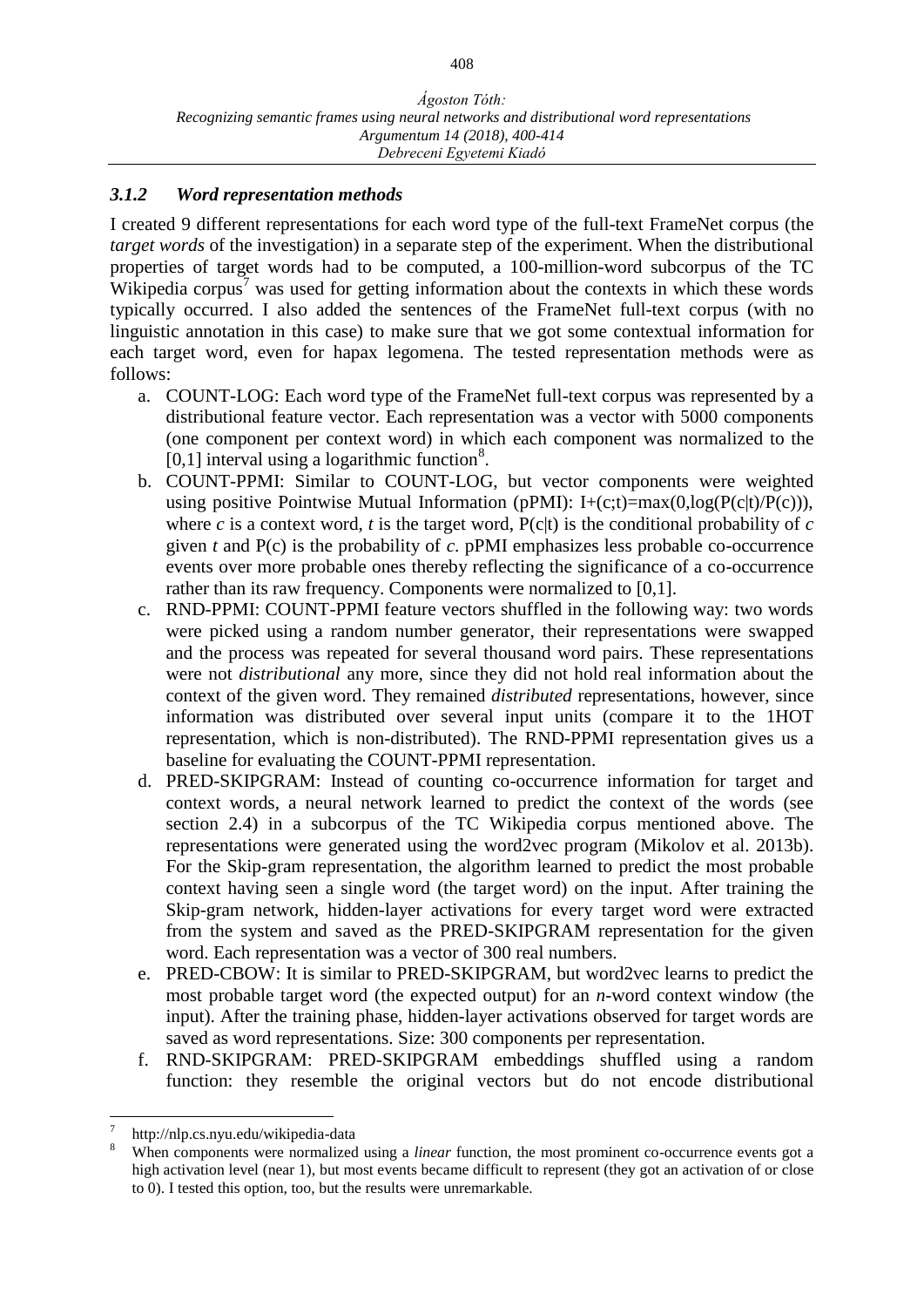information any more. This representation is a baseline for assessing the additional distributional information in the PRED-SKIPGRAM representation.

- g. 1HOT: one-unit-per-word ("one-hot", localist) representation, which identifies each word type of the FrameNet full-text corpus using a unique input pattern in which exactly one neuron is activated (set to 1). The remaining input neurons remain inactive (0), i.e. the representation is non-distributed. This representation method does not encode information about the contexts in which words occur (non-distributional). It can be seen as a baseline for all the other representation methods as the one-hot representation is a common way of representing words in neural networks.
- h. 1HOT+PPMI: the 1HOT representation of the target word plus its COUNT-PPMI representation, in one vector.
- i. 1HOT+PRED-SKIPGRAM: a combined 1HOT and PRED-SKIPGRAM representation for each word.

Distributional feature vectors for the COUNT-LOG and COUNT-PPMI representations were collected from the above-mentioned subcorpus of the TC Wikipedia corpus. I used the 5000 most frequent words of TC Wikipedia as *context words* to characterize each word type (*target word*) that occured in the FrameNet continuous text annotation dataset. The inspected context was a 3+3 symmetrical rectangular window around the target words. Linguistic annotation was not used, frequent words were not filtered out.

The selected word representation method also had an impact on the frame-recognizer neural network. The general architecture of the network is described in section 2.2; figure 1 shows the outline. The size of the *input* group reflects *a)* the maximum vocabulary size in IDrepresentations (5000), *b)* the exact number of context words for characterizing target words in COUNT- representations (5000), or *c)* the size of the neural embeddings in the simulations based on PRED-\* word embeddings (300 units). As far as combined representations are concerned, the 1HOT+PRED representation used 5300 input units, and the 1HOT+PPMI combination had the largest input patterns with 10000 input units. The size of the *output* group depended on the number of frame elements in the given semantic frame and it varied accordingly from network to network.

#### *3.1.3 Tools of analysis*

The *count-type representations* were generated by my own tool that processed Wikipedia data and generated the co-occurrence feature vectors. A ready-made program, *word2vec* (Mikolov et al. 2013b) was used to create the *predict-type representations*.

*Frame and frame element recognition* required software development, too. A custom-made program was needed to extract the training and testing data from the FrameNet full-text annotation corpus and produce the training and testing corpora readable by the neural-network simulator used in the next step. This program also substituted the original words by the numerical word representations (one-hot, distributional, etc.) producing 9 different training and 9 testing corpora (plus the alternative training/testing data for the randomized representations). All neural network simulations were performed using *LENS* (Rohde 1999) with custom-made scripts to set up the networks, to train and test them. Finally, I also wrote an evaluation script to compare the neural network output with the FrameNet frame and frame element labels present in the corpus to get precision and recall figures.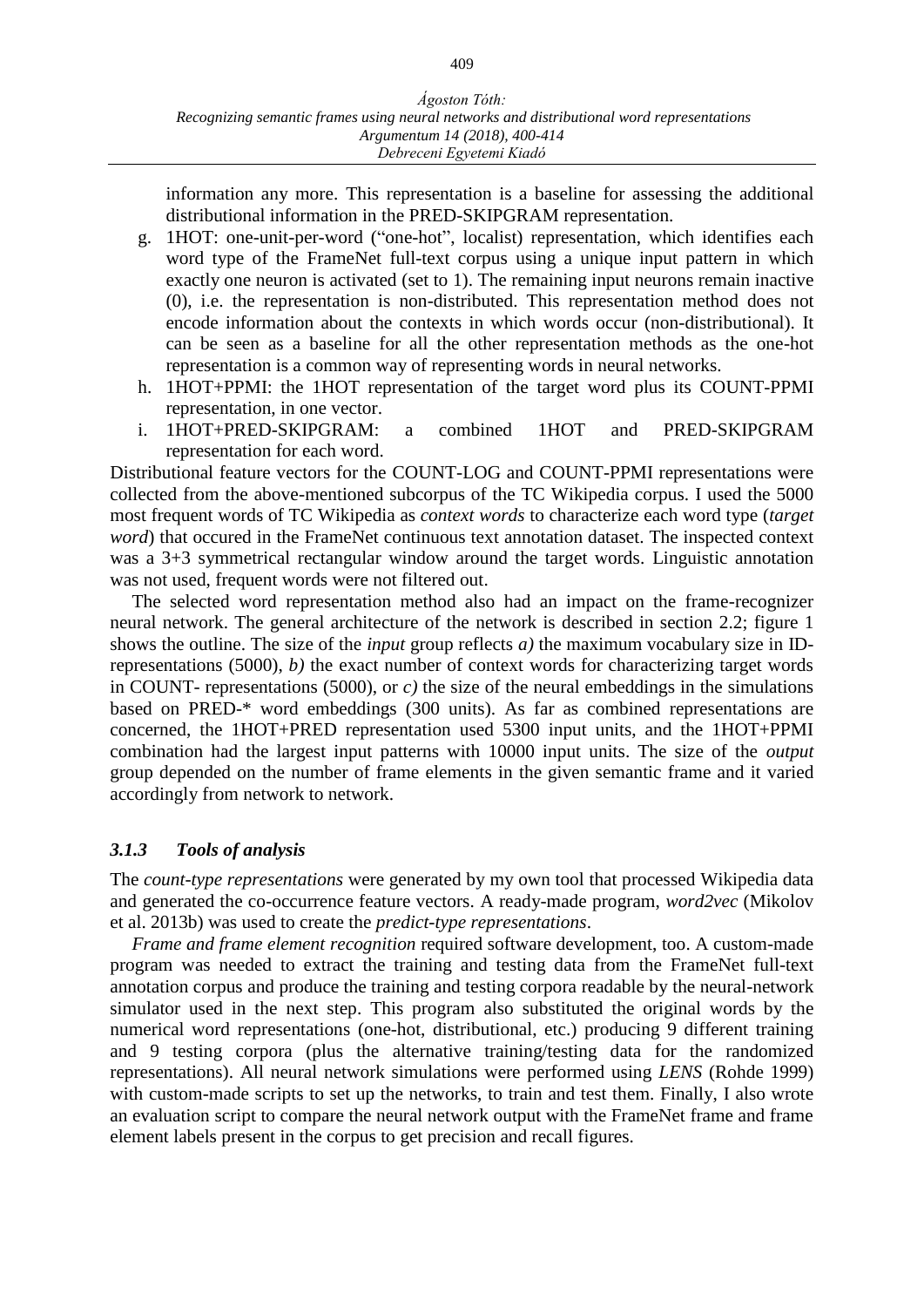#### *3.2 Results*

Table 3 shows the precision, recall and F-score values measured in the semantic frame and frame element labelling experiments using different input representation methods. The table contains testing results rather than training data to show the prediction capability of the networks and not their capacity to memorize labels for known sentences.

| Representation method       |         |      | F   |           |             | F         |
|-----------------------------|---------|------|-----|-----------|-------------|-----------|
|                             | $'FR$ ) | 'FR) | FR) | $(FR+FE)$ | $(FR + FE)$ | $(FR+FE)$ |
| 1HOT                        | 91      | 65   | 76  | 54        | 40          | 46        |
| COUNT-LOGFREQ               | 91      | 86   | 89  | 56        | 43          | 48        |
| <b>COUNT-PPMI</b>           | 93      | 85   | 88  | 56        | 47          | 51        |
| $RND-PPMI9$                 | 90      | 76   | 82  | 54        | 43          | 48        |
| PRED-CBOW <sup>10</sup>     | 88      | 84   | 86  | 56        | 49          | 53        |
| PRED-SKIPGRAM <sup>11</sup> | 89      | 83   | 86  | 57        | 49          | 53        |
| RND-SKIPGRAM <sup>12</sup>  | 81      | 68   | 74  | 50        | 40          | 44        |
| 1HOT+PPMI                   | 92      | 85   | 88  | 58        | 46          | 51        |
| 1HOT+PRED-SKIPGRAM          | 90      | 86   | 88  | 56        | 49          | 53        |

*Table 3: Effect of input representation method on precision (%), recall (%) and F-score (averages for the 12 semantic role recognizer networks; FR: frame labelling via Lexical Unit recognition; FR+FE: frame and frame element labelling)*

#### *3.2.1 1HOT vs. all the rest*

The 1HOT representation was clearly inferior to all distributional representations (note that RND representations are not distributional, also see section 3.2.3). 1HOT is a general baseline, a common way of representing words in neural networks.

This representation method does not encode information about the context in which words occur. The network that carries out the semantic analysis processes words in context (it parses full sentences from the FrameNet corpus), which also means that contextual information is gathered during the process, but this context is limited to the few sentences FrameNet provides us with (see the 'Frame instances' column in table 2).

#### *3.2.2 The added benefit of large-scale distributional information*

One of the main questions addressed in this paper is whether (and to what extent) the addition of general, large-scale distributional information enhances the accuracy of frame and frame element recognition.

When we use 1HOT as the baseline, the best distributional techniques result in a considerable F-score gain: 13 percentage points in frame recognition and 7 points in frame element recognition.

We can also compare the following representations: RND-PPMI vs. COUNT-PPMI and RND-SKIPGRAM vs. PRED-SKIPGRAM. The RND versions are shuffled pPMI and Skip-

 $\overline{a}$ 

<sup>9</sup> average of 3 trial runs; baseline for COUNT-PPMI

<sup>10</sup> word2vec parameters:  $-$ cbow 1  $-$ hs 0  $-$ negative 5  $-$ size 300  $-$ window 3

<sup>&</sup>lt;sup>11</sup> word2vec parameters: -cbow 0 -hs 0 -negative 5 -size 300 -window 3

<sup>&</sup>lt;sup>12</sup> average of 3 trial runs; baseline for PRED-SKIPGRAM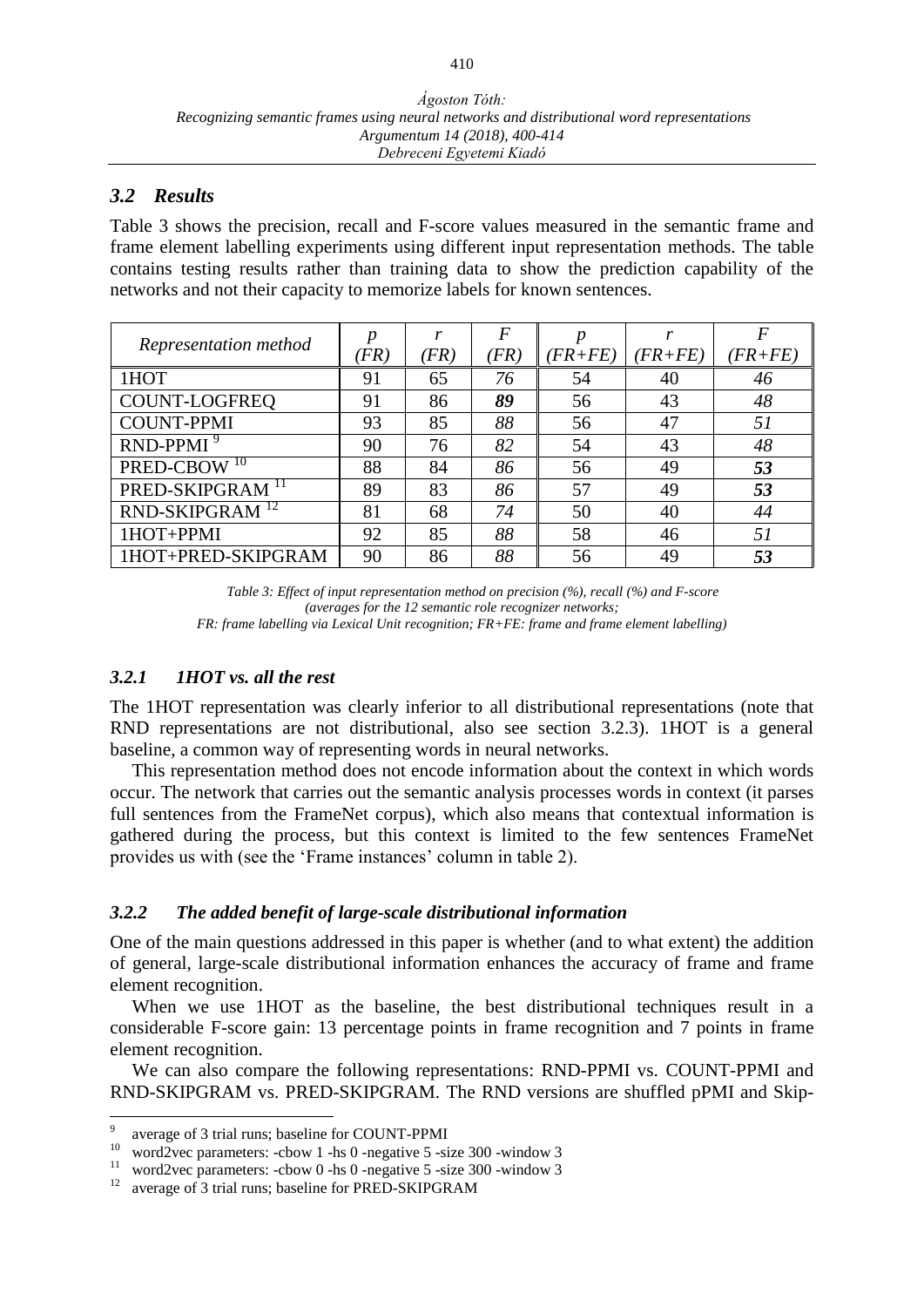#### *Ágoston Tóth: Recognizing semantic frames using neural networks and distributional word representations Argumentum 14 (2018), 400-414 Debreceni Egyetemi Kiadó*

gram representations, respectively, but by randomizing the feature vectors, we lose (all) distributional information. As regards the pPMI context vectors, there is a 6-point F-score difference in frame labelling and a 3-point difference in FE labelling between the randomized and the original distributional cases. For Skip-gram, we get a 12-point increase in frame labelling and a 9-point gain in frame element recognition over the randomized version (but RND-SKIPGRAM is much worse than RND-PPMI, also see section 3.2.3). Overall, the addition of distributional information collected from large corpora *does* effectively help frame recognition trained on a much smaller corpus. Since raw, unannotated corpora are relatively easy to compile, while semantically annotated corpora are expensive to produce, this insight is useful for future investigations and applications.

### *3.2.3 Identification only*

In the lack of distributional information, the only function of RND representations is to separate the different words using randomized patterns, which makes them similar in function to the 1HOT representation. Of course, they are also quite different, since 1HOT patterns contain a single non-zero component with zeros in all other positions and are meant to produce 1:1 mappings between representations and word forms, while information in the RND representations is distributed over the entire group of input neurons and – for unrelated reasons – unique identification is not ensured. It was surprising to see the difference between these methods: 1HOT was noticeably better than RND-SKIPGRAM, but worse than RND-PPMI. A possible explanation is that neural processing may favour distributed representations with many active input neurons, but this distributed (but non-distributional) nature is not an advantage when the vectors are so similar to each other as the Skip-gram vectors produced by the word2vec tool.

#### *3.2.4 Combined representations: identification + distributional data*

Two of the tested representations contained a distributional component and also the one-hot representation for each word type for guaranteed unique identification. The COUNT-PPMI and the 1HOT+PPMI representations were nearly identical in performance in the frame recognition task, there was no improvement from the added 1HOT component. The 1HOT+PRED-SKIPGRAM representation was better than PRED-SKIPGRAM on its own, however: the additional one-hot component helped to make up for the deficiency mentioned in connection with the word2vec vectors in section 3.2.3. As far as frame element recognition was concerned, we did not see any performance gain from the added 1HOT component, however.

#### *3.2.5 The discrepancy between existing benchmarks and the new results*

Parameter tuning has its own literature in distributional semantics (e.g. Bullinaria & Levy 2007, Bullinaria & Levy 2012), and it is a general observation that the best parameter set changes from task to task. In the case of distributional feature vectors collected from corpora using the traditional "counting" technique, pPMI weighting and other statistical weighting methods tend to return superior results. Regarding the frame labelling task in this experiment, pPMI weighting did improve precision, but it also decreased recall when compared to simple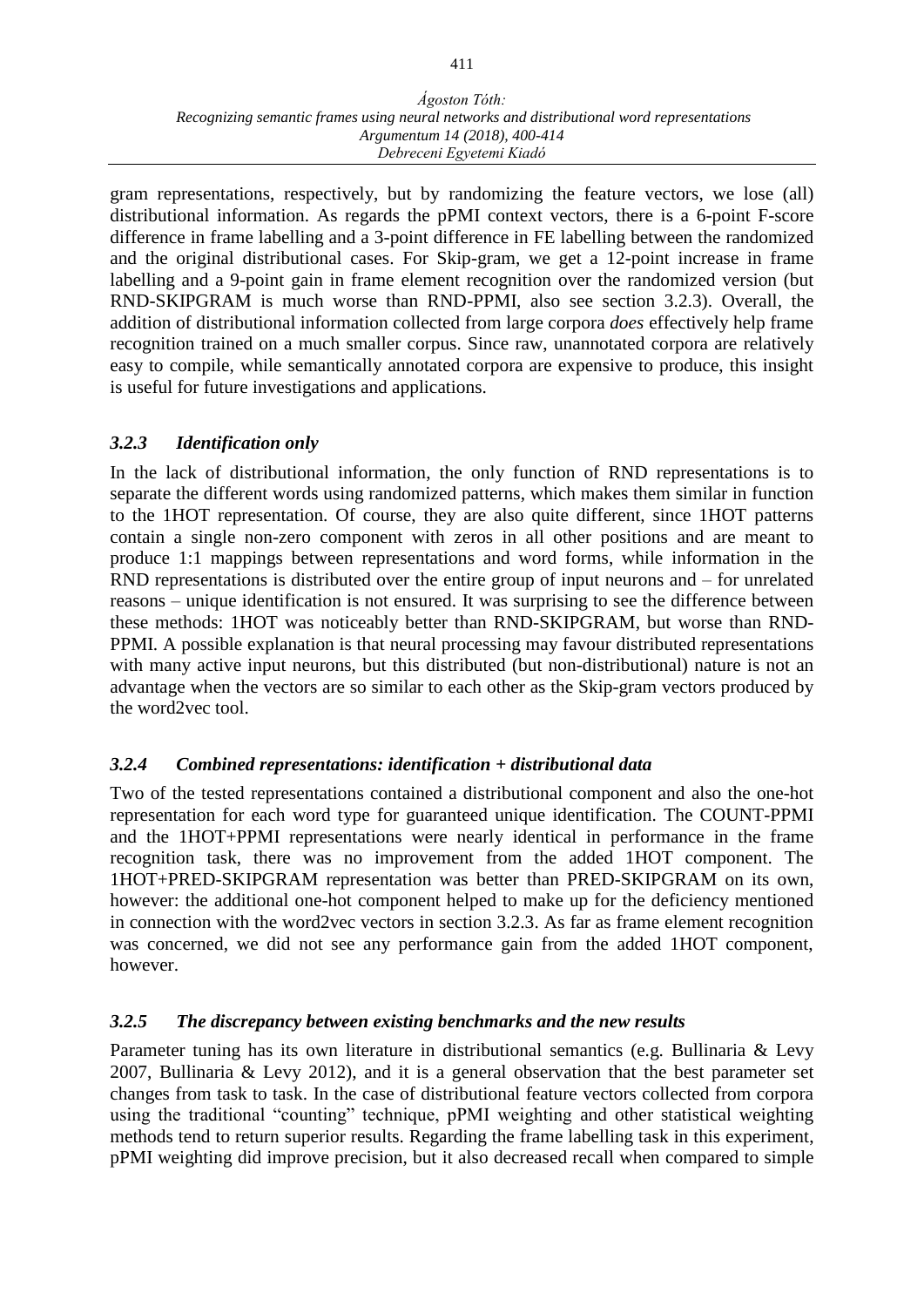log(frequency) data. In the frame element labelling task, pPMI only slightly increased recall and did not affect precision.

A robust finding of Baroni, Dinu & Kruszevski (2014) is that predict embeddings work significantly better than count-type feature vectors in many tasks. It was not the case here in frame recognition: the best count method was better than the best predict method. As far as frame element labelling was concerned, however, predict methods were slightly better. When we consider predict methods only, we see that Skip-gram and CBOW embeddings performed very similarly.

I would also like to point out that these experiments seem to have been less sensitive to the particularities of representing word distribution than most benchmarks. I attribute this to the fact that, in our case, semantic analysis is carried out using neural networks, which are supposed to have the capability of automatically selecting relevant information from the input and discarding irrelevant data – by strengthening the links between certain neurons and weakening others during training, step by step, to minimize output error. Another notable difference between the existing literature and the new data is that benchmarks tend to fully rely on the information stored in the word representations and do not work in the absence of these data. Our frame and frame element recognition system learns contextual information from the FrameNet sentences, too, even when large-scale distributional information is not encoded in the representations of the input words.

#### **4 Conclusion**

The idea of using small, frame-specific neural networks to carry out semantic processing has been put to the test in this paper using 9 different word representation methods. These framespecific networks work in their own physical space and attach labels independently of each other. For some applications, e.g. topic detection, this approach may be very useful on its own; for other applications, it may provide important additional information or perhaps a novel, semantically rich starting point for further analysis.

The present approach to semantic frame and frame element labelling has very low resource needs:

- the frame-specific networks are very compact,
- they only need a small set of training examples and counterexamples,
- frame recognition accuracy is high even in the absence of any form of linguistic preprocessing.

We have seen that FrameNet frame labelling benefits from adding information about the distributional features of words. The one-hot representation of words is commonly used in the literature under various names, and it is much easier to create than distributional representations. However, it is clearly inferior to the distributional methods in the semantic labelling task. In neural models, it has another major drawback: it needs as many input neurons as word types, and the introduction of more input neurons increases the number of trainable connections, too, contributing to higher computational complexity. Moreover, since we need to "hard-wire" new input words by adding new nodes and connections to the neurons in the next layer of processing, we also need to do extensive re-training on the entire network to accommodate new vocabulary items. This is not feasible – neither for computation, nor for modelling language acquisition. With distributional representations, the high-level semantic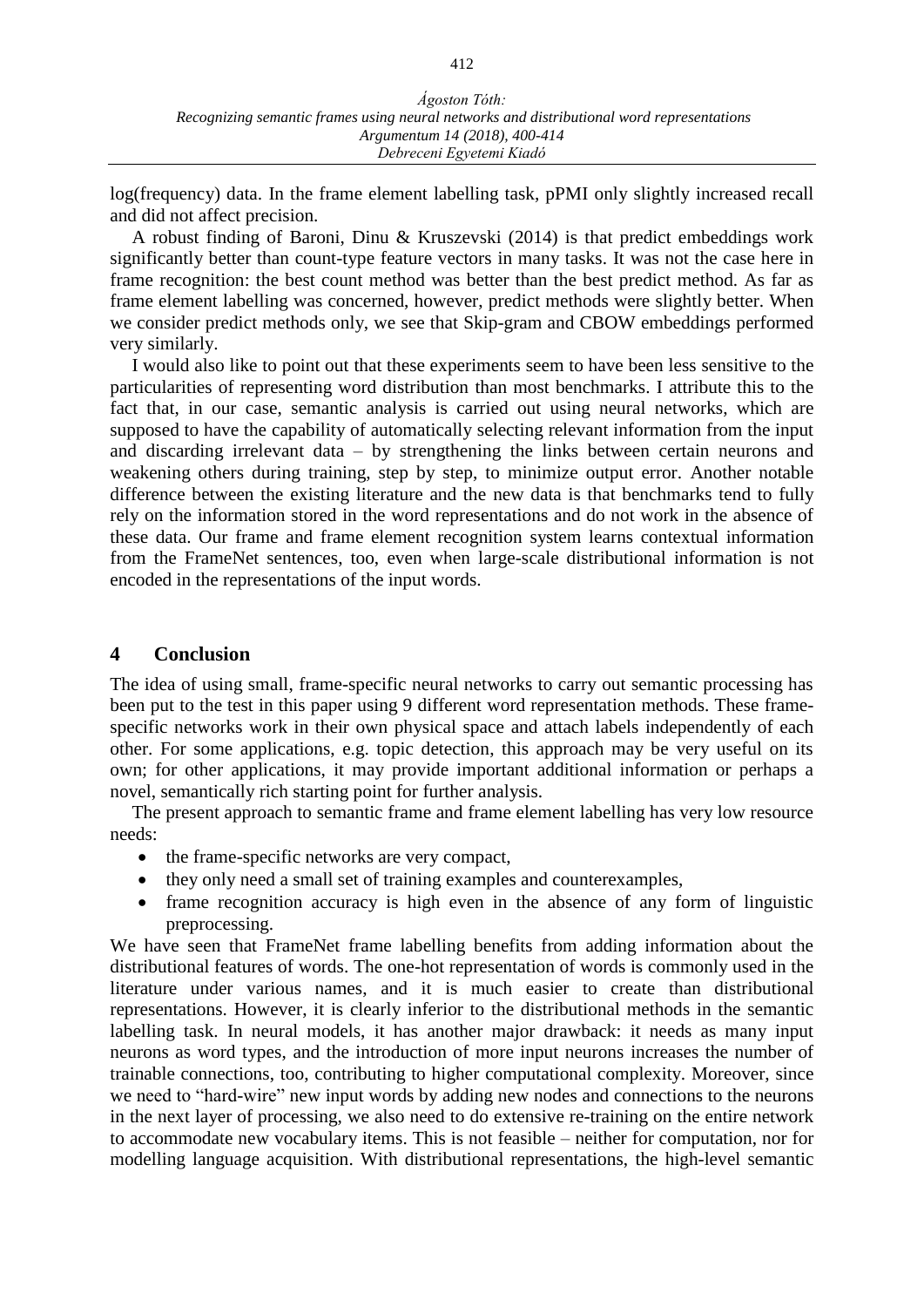processor continues to have the same topology, the same number of input nodes and the same number of trainable connections.

The performance of the tested methods has been evaluated quantitatively, also in accordance with the preferences of the computational linguistic community, but a qualitative analysis must also be carried out later to find opportunities for improvement, with an emphasis on frame element recognition. A linguistic perspective also emerges in which unprocessed, unlabelled co-occurrence information directly contributes to describing semantic phenomena. The experiments are also neurolinguistically interpretable: the vehicle of implementation is a neural network for semantic role recognition and also for creating the predict-type word embeddings. In this way, we build a homogeneous, neural-network-based semantic processor that exploits large-scale (frame-independent, linguistically unprocessed and unlabelled) co-occurrence information and a few semantically well-understood training sentences to predict semantic information about unseen sentences.

#### **References**

- Baker, C.F., Fillmore, C.J. & Lowe, J.B. (1998): The Berkeley FrameNet project. In: *Proceedings of the COLING-ACL*, Montreal, Canada.
- Baroni, M., Dinu, G. & Kruszewski, G. (2014): Don't count, predict! A systematic comparison of context-counting vs. context-predicting semantic vectors. In: *Proceedings of ACL 2014*, 238–247.
- Bullinaria, J.A. (1995): Modelling lexical decision: Who needs a lexicon? In: Keating,J.G. (ed.): *Neural Computing Research and Applications III (Proceedings of the Fifth Irish Neural Networks Confrence)*. Maynooth, Ireland, 62–69.
- Bullinaria, J.A. & Levy, J.P. (2007): Extracting semantic representations from word cooccurrence statistics: A computational study. *Behavior Research Methods* 39, 510–526.
- Bullinaria, J.A. & Levy, J.P. (2012): Extracting semantic representations from word cooccurrence statistics: stop-lists, stemming and SVD. *Behavior Research Methods* 44, 890– 907.
- Elman, J.L. (1990): Finding structure in time. *Cognitive Science* 14, 179–211.
- Hermann, K.M., Das, D., Weston, J. & Ganchev, K. (2014): Semantic Frame Identification with Distributed Word Representations. In: *Proceedings of ACL*.
- Hodgson, J.M. (1991): Informational constraints on pre-lexical priming. *Language and Cognitive Processes* 6, 169–205.
- McClelland, J.L., & Rumelhart, D.E. (1981): An Interactive Activation Model of Context Effects in Letter Perception. Part 1: An Account of Basic Findings. *Psychological Review* 88, 375–407.
- Mikolov, T., Chen, K., Corrado, G. & Dean, J. (2013a): Efficient Estimation of Word Representations in Vector Space. Retrieved December 1, 2017, from https://arxiv.org/abs/1301.3781.
- Mikolov, T., Sutskever, I., Chen, K, Corrado, G.S. & Dean, J. (2013b): Distributed representations of words and phrases and their compositionality. In: *Advances in neural information processing systems*, 3111–3119.
- Pado, S. & Lapata. M. (2007): Dependency-based Construction of Semantic Space Models. *Computational Linguistics* 33:2, 161–199.